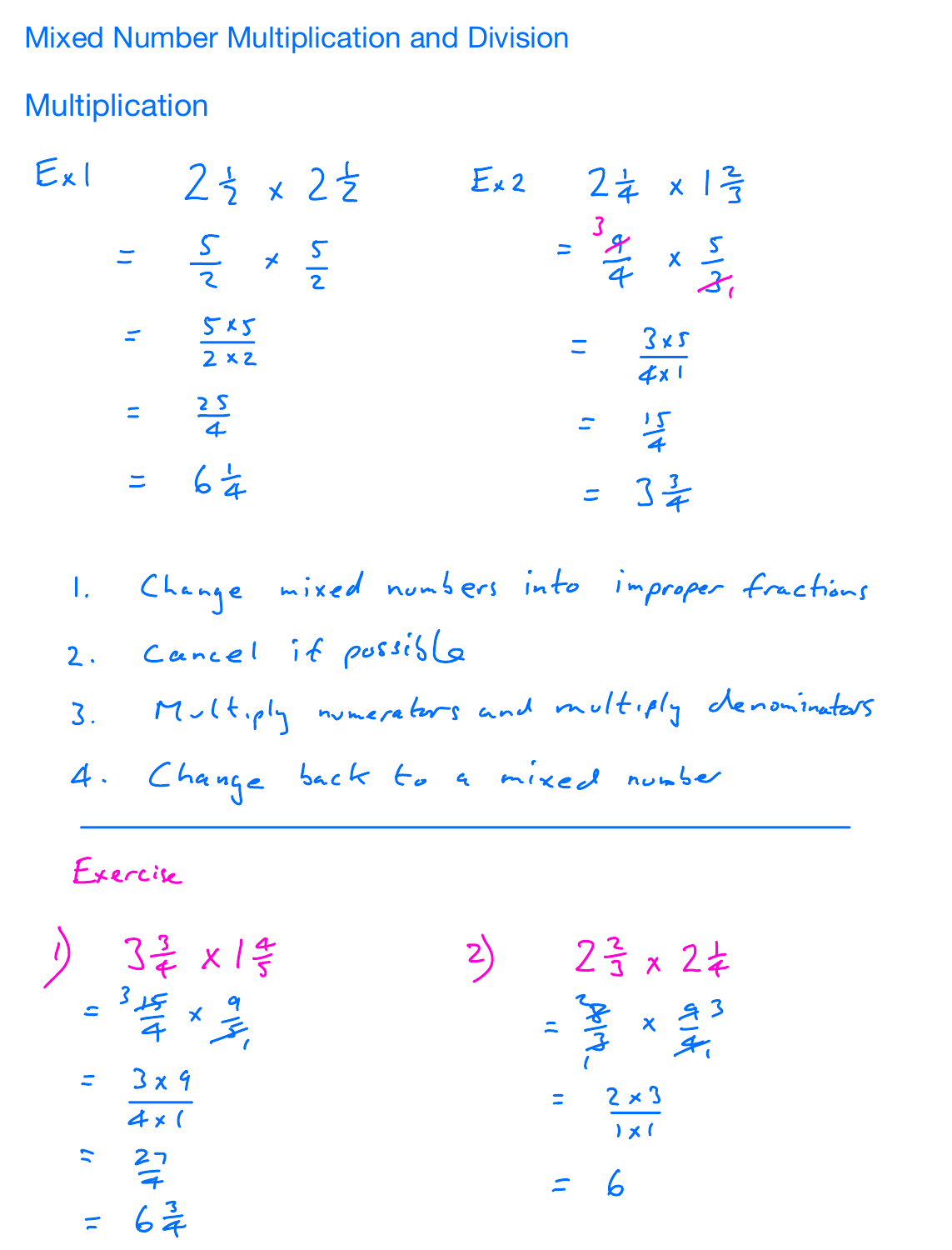| $3)$ $24 \times 15$                           | $\frac{3}{5} \times 2\frac{1}{7}$<br>4)            |
|-----------------------------------------------|----------------------------------------------------|
| $\frac{6}{7}$ + $\frac{4}{3}$<br>$\mathbf{z}$ | $=\frac{8}{5} \times \frac{15}{7}$                 |
| $=$ $\frac{6 \times 4}{7 \times 1}$           | $\frac{8\times3}{1\times7}$                        |
| $\frac{24}{7}$<br>$\Xi$                       | $rac{24}{7}$                                       |
| $= 3\frac{3}{2}$                              | $= 3\frac{3}{7}$                                   |
| <b>Division</b>                               |                                                    |
| 64 : 25<br>Exl                                | $3\frac{3}{4} \div 1\frac{2}{1}$<br>$E_{\kappa}$ 2 |

| $rac{25}{4}$ $\div \frac{5}{2}$                                          | $\frac{4}{15}$ = $\frac{3}{5}$<br>$\equiv$                             |
|--------------------------------------------------------------------------|------------------------------------------------------------------------|
| $\frac{25}{7} \times \frac{2}{51}$<br>2.                                 | $\frac{25}{4} \times \frac{3}{5}$                                      |
| S X<br>$\overline{211}$<br>$= \frac{S}{2}$<br>$2\frac{1}{2}$<br>$\equiv$ | $3 \times 3$<br>$\equiv$<br>4x<br>$\frac{9}{4}$<br>$2\frac{1}{4}$<br>ニ |

<sup>I</sup> Convert mixed number to improper fractions

2. Turn the fraction you are dividing by upside down and change to multiplication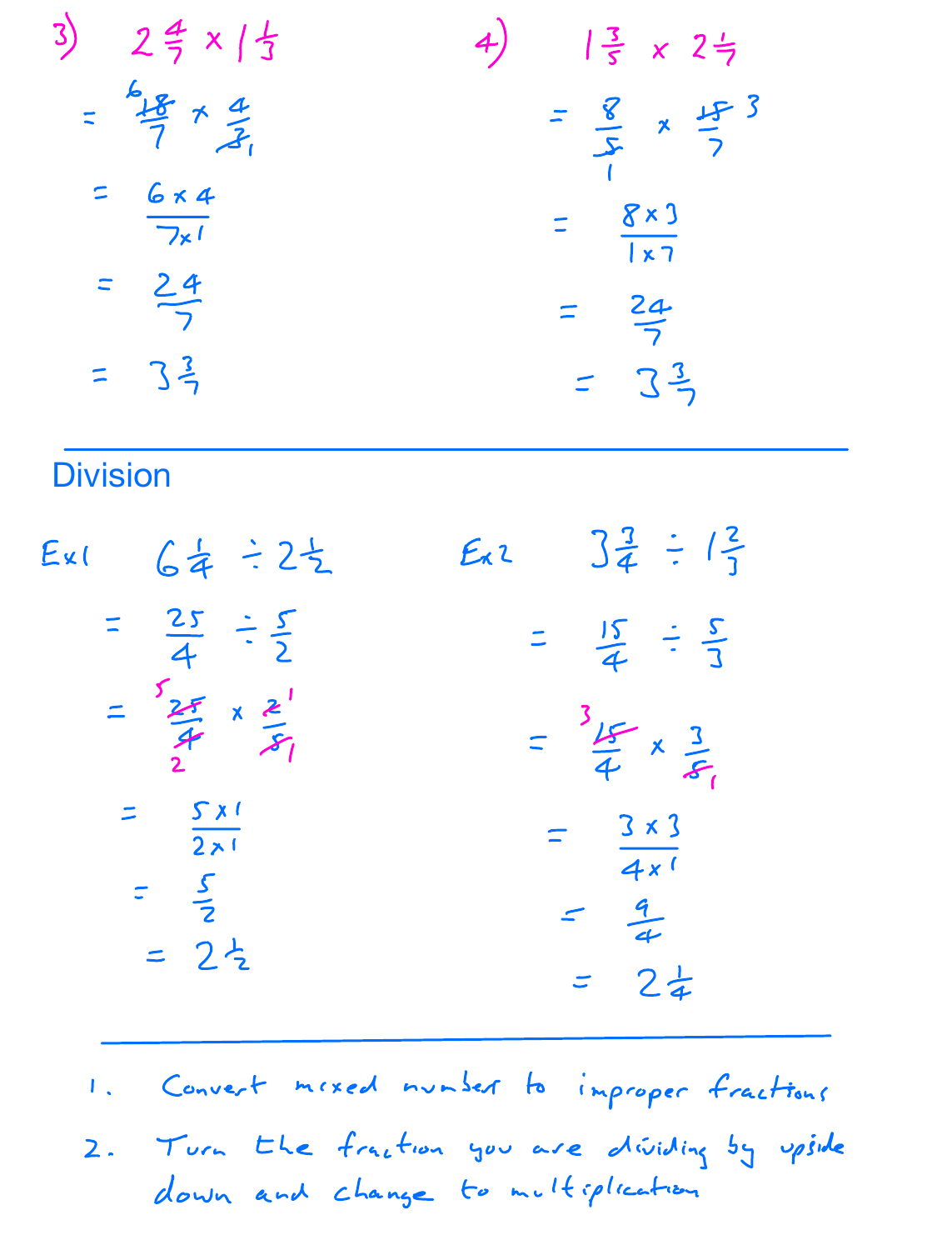3. Cancel if possible

Multiply numerators and multiply denominators

Change back to <sup>a</sup> mixed number

NEVER CANCEL WHEN THERE IS A DIVISION SIGN - ONLY WHEN THERE IS A MULTIPLICATION SIGN

Exercise

| $6\frac{3}{4} \div 1\frac{4}{5}$<br>= $\frac{27}{4} \div \frac{9}{5}$<br>= $\frac{27}{4} \times \frac{5}{4}$<br>= $\frac{15}{4}$<br>= $\frac{15}{4}$<br>= $\frac{3}{4}$<br>$\big)$ | $6 \div 24$<br>$\mathcal{L}$<br>$=\frac{6}{1} \div \frac{9}{4}$<br>$\frac{26}{1} \times \frac{4}{3}$<br>$\mathbf{r}$<br>$=\frac{2\times4}{1\times3}$<br>$=\frac{8}{3}$<br>= $2\frac{2}{3}$ |
|------------------------------------------------------------------------------------------------------------------------------------------------------------------------------------|--------------------------------------------------------------------------------------------------------------------------------------------------------------------------------------------|
| $3\frac{3}{7} \div 1\frac{1}{3}$<br>3)<br>$=\frac{24}{7} \div \frac{4}{3}$<br>$= \frac{624}{7} \times \frac{3}{4}$<br>$=$ $\frac{6 \times 3}{7 \times 1}$<br>$z = \frac{18}{2}$    | $3\frac{3}{7} \div 2\frac{1}{7}$<br>4)<br>$= 24 : 15$<br>$=\frac{824}{7} \times \frac{7}{15}$<br>$\frac{8\times1}{8\times1}$                                                               |